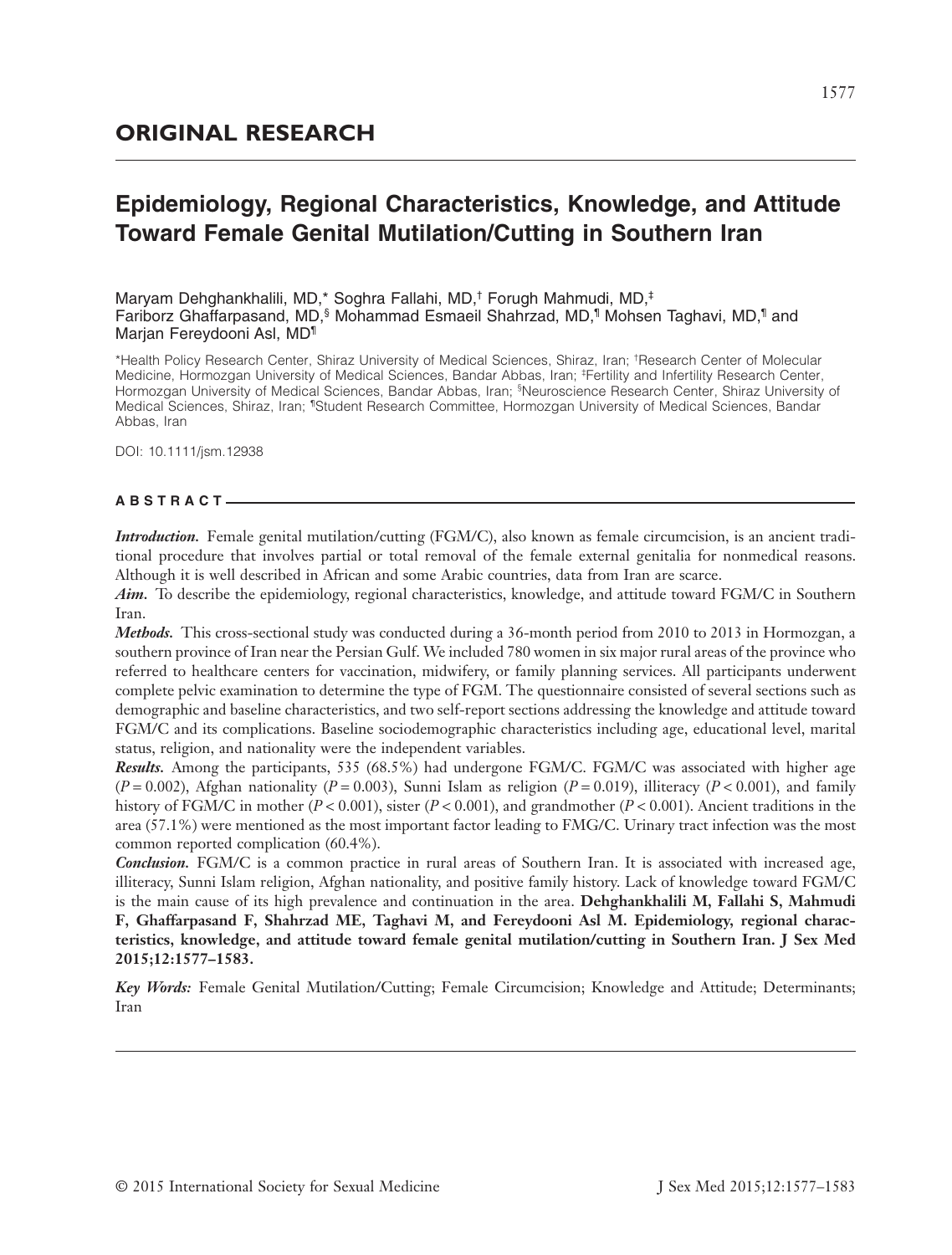## **Introduction**

Female genital mutilation/cutting (FGM/C), also known as female circumcision, is an ancient traditional procedure that involves partial or total removal of female external genitalia for nonmedical reasons [1,2]. According to the World Health Organization (WHO), there are four main types of FGM/C: type I (clitoridectomy), type II (excision), type III (infibulation or pharaonic circumcision), and type IV, which are used to describe all other harmful procedures to the female genitalia in the absence of medical necessity [3]. The nomenclature for the practice varies across regions, ideological perspectives, and research frames. We use the expression preferred by United Nation's International Children's Emergency Fund and United Nation's Population Fund, the two central policymakers in the global effort to end the practice, "female genital mutilation/cutting" (FGM/C) [1]. Since the early 1970s, Western efforts to end FGM/C have relied primarily on two frames that have influenced the discourse of FGM/C and, in turn, the ideological contestation over the practice [4,5]. FGM/C has not only been associated with violation of human rights, but has also been shown to be associated with impaired physical and mental health [6,7]. Several physical and mental complications have been associated with FGM/C including pain, bleeding, localized infection and abscess formation, pelvic inflammatory disease (PID), sepsis, tetanus, urinary problems such as urinary tract infection (UTI), hepatitis and human immunodeficiency virus (HIV) infection, and reproductive problems. Psychiatric complications include posttraumatic stress disorder (PTSD), flashbacks to the event, and affective disorders [8–10].

FGM/C is a worldwide practice being mainly reported in African and Middle Eastern countries. It has been estimated that about 100 and 140 women and girls have experienced FGM/C [11]. FGM/C is currently practiced in more than 28 countries among different ethnic and religious groups. It is estimated that about 1.5 million girls undergo FGM/C annually [12]. Although the epidemiology has been evaluated in several countries, the predictive factors and social determinants remain unknown and undetermined. Such data would be helpful for understanding the variation in the frequency of FGM/C as well as trends for its performance despite the legislations. In addition, reports from Iran are scarce, and only few studies have addressed the issue, previously [13,14]. Accordingly, we performed the current study in

order to estimate the prevalence of FGM/C and the knowledge and attitude of women toward it in Southern Iran. We also aimed to identify the correlates of these beliefs to identify high-risk subpopulations.

## **Materials and Methods**

## *Study Population*

This cross-sectional study was carried out in a 36-month period from September 2010 to September 2013 in Hormozgan, which is a Southern region near the Persian Gulf in Iran. Hormozgan province has an area of  $70,697 \text{ km}^2 (27,296 \text{ sq mi})$ , with Bandar Abbas being its capital. The province has 14 islands located in the Persian Gulf and 1,000 km (620 mi) of coastline. The estimated population of the province, according to the latest census in 2011, is 1,578,183 people, and an estimated 789,712 people live in rural areas. Overall, 384,589 women live in the rural areas of the province. The current study included all the women living in six major rural areas of Hormozgan including Minab, Dehbaz, Bandar-e-Lenge, Qeshm, Bandar-e-Khamir, and Bastak. The total population size and the population of women in these six areas are 179,445 and 86,669, respectively.

We included all the women who referred to healthcare centers of these six areas, within the study period. These women referred to the healthcare centers to receive vaccination, midwifery, or family planning services. The women were selected consecutively and were included in the survey. The study protocol was approved by the Institutional Review Board (IRB) and the Medical Ethics Committee of Hormozgan University of Medical Sciences. All the participants provided their informed written consents before entering the study.

# *Study Protocol*

All the particpats were interviewed by a trained medical student visiting the healthcare centers for the research project as well as providing healthcare services. All the participants underwent complete pelvic examination in the lithotomy position by the female trained medical student and a midwife. The presence and type of FGM was identified according to the WHO classification and was registered into the data collection forms. The data collection form consisted of several parts including demographic information, knowledge, attitude, and beliefs toward FGM/C. The age at which the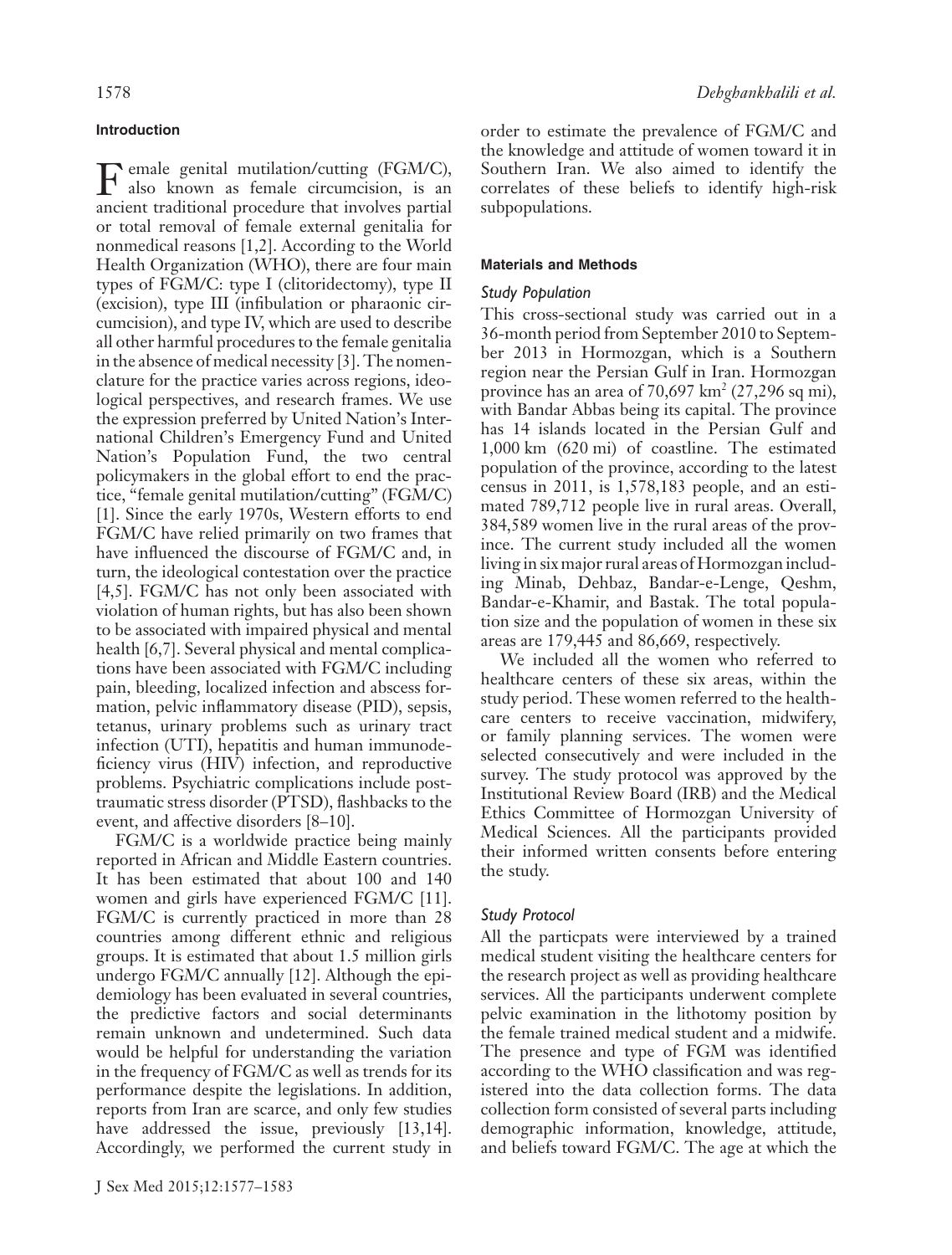FGM was performed was recorded according to the patient's own or parents' information. First, participants were asked, "Have you ever been circumcised?" (yes/no). Second, participants were asked, "Do you think this practice should be continued?" (yes/no). Participants who had not heard of FGM/C or female circumcision were also recorded. Our independent variables were basic sociodemographic characteristics such as age, education (illitrate, primary, high school, diploma, MS degree, above), marital status (currently married, single), religion (Shia or Sunni Islam), and nationality (Iranian, Afghan, Arab). We also recorded the family history of FGM/C in mother, sister, and grandmother.

#### *Statistical Analysis*

All data were entered into a computer-based database and were further analyzed. Statistical package for social sciences (SPSS Inc., Chicago, IL, USA) version 16.0 was used for all statistical analyses. Data are reported as mean  $\pm$  SD and proportions as appropriate. Parametric data were compared between those undergoing FGM/C and controls using independent *t*-test, while proportions were compared using chi-squared test. A two-sided *P* value of less than 0.05 was considered as statistically significant.

#### **Results**

Overall, we included 780 women who participated in the survey, from the rural areas of Hormozgan. The mean age of the participants was  $30.5 \pm 14.6$ (ranging from 14 to 38) years, and their mean age at which they first had their FMG/C was  $5.6 \pm 3.6$ (ranging from 2 to 38) years. Among the participants, 535 (68.5%) had undergone FGM/C. Thus, the estimated number of the women being circumcised in the area according to screened the population (86,669 people) would be 59,446. In other words, the prevalence was 68,589 in each 100,000 rural female population. The baseline characteristics of the study population are summarized in Table 1. Most participants were married (68.3%) and Iranian (93.1%). The great proportion of the participants were illiterate (36.6%) and had family history of FGM/C. Clitoral nicking was the most common performed procedure (28.7%) followed by type I (clitoridectomy) FGM/C (27.9%).

Table 2 demonstrates the determinants of the FGM/C in the study population. Those who have had undergone FGM/C were significantly older (*P = 0.002*) when compared with controls.

**Table 1** Demographic and clinical characteristics of 780 women participating in the female genital mutilation/ cutting survey in Southern Iran

| Variable                             | Value           |
|--------------------------------------|-----------------|
| Age (years)                          | $30.5 \pm 14.6$ |
| Age at genital mutilation (years)    | $5.6 \pm 3.6$   |
| Genitalia condition                  |                 |
| Genital mutilation (%)               | 535 (68.5%)     |
| No mutilation (%)                    | 245 (31.4%)     |
| Marriage                             |                 |
| Married (%)                          | 533 (68.3%)     |
| Single (%)                           | 247 (31.7%)     |
| Nationality                          |                 |
| Iranian (%)                          | 726 (93.1%)     |
| Afghan (%)                           | 48 (6.2%)       |
| Arab $(\%)$                          | $6(0.8\%)$      |
| Religion                             |                 |
| Shia Islam (%)                       | 454 (58.2%)     |
| Sunni Islam (%)                      | 326 (41.8%)     |
| Education                            |                 |
| Illiterate (%)                       | 285 (36.6%)     |
| Primary school (%)                   | 57 (7.3%)       |
| High school (%)                      | 147 (18.8%)     |
| Diploma (%)                          | 232 (29.8%)     |
| Master of science (%)                | 43 (5.5%)       |
| >Master of science (%)               | 16 (2.0%)       |
| Family history of genital mutilation |                 |
| Mother (%)                           | 595 (76.3%)     |
| Sister (%)                           | 374 (47.9%)     |
| Grandmother (%)                      | 431 (55.3%)     |
| Performer                            |                 |
| Traditional circumcisers (%)         | 370 (47.4%)     |
| Grandmother (%)                      | 306 (39.2%)     |
| Village barbers (%)                  | 65 (8.3%)       |
| Mother (%)                           | 39 (5.0%)       |
| Device                               |                 |
| Blade (%)                            | 562 (72.1%)     |
| Knife $(\%)$                         | 154 (19.7%)     |
| Scissors (%)                         | 41 (5.3)        |
| Sharp object (%)                     | 23 (2.9%)       |
| Type (according to WHO)              |                 |
| Clitoris nicking                     | 224 (28.7%)     |
| I (Clitoridectomy)                   | 218 (27.9%)     |
| II (Excision)                        | 45 (5.9%)       |
| III (Infibulation)                   | 46 (6.0%)       |

FGM/C was more likely to be performed among Afghans compared with Iranians  $(P = 0.003)$  and among married women compared with singles (*P* < 0.001). FGM/C was associated with Sunni Islam as religion  $(P = 0.019)$  and family history of FGM/C in mother (*P* < 0.001), sister (*P* < 0.001), and grandmother (*P* < 0.001). The frequency of illiteracy was significantly higher among those who have had undergone FGM/C compared with controls (*P* < *0.001*). In the same way, the years of education were significantly lower among FGM/C group when compared with controls  $(4.6 \pm 1.3 \text{ vs.})$ 9.6 ± 2.6 years; *P = 0.013*).

The knowledge and attitude of the participants toward FGM/C and its complications are summarized in Table 3. The most common belief regard-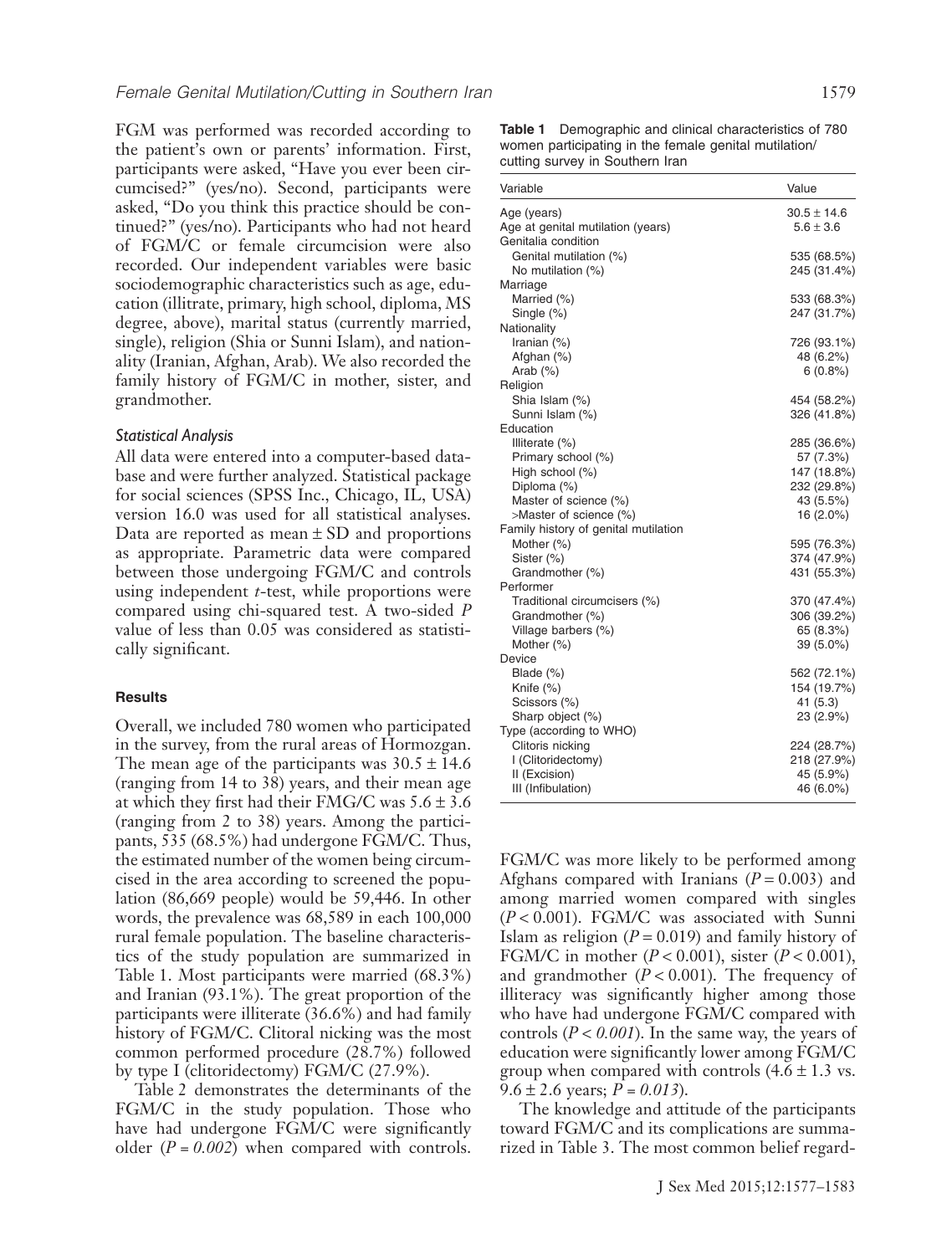| FGM/C<br>$(n = 533)$ | Control<br>$(n = 247)$ | P value   |
|----------------------|------------------------|-----------|
| $36.1 \pm 13.2$      | $25.3 \pm 9.1$         | 0.002     |
|                      |                        |           |
| 444 (83.3%)          | 89 (36.0%)             | < 0.001   |
| 89 (16.7%)           | 158 (64.0%)            |           |
|                      |                        |           |
| 485 (91.0%)          | 241 (97.6%)            | 0.003     |
| 42 (7.9%)            | 6(2.4%)                |           |
| $6(1.1\%)$           | $0(0.0\%)$             |           |
|                      |                        |           |
| 275 (51.4%)          | 179 (72.4%)            | 0.019     |
| 258 (48.6%)          | 68 (27.6%)             |           |
|                      |                        |           |
| 239 (44.6%)          | $15(6.0\%)$            | $<$ 0.001 |
| 46 (8.6%)            | 6(2.3%)                |           |
| 55 (10.2%)           | 128 (51.9%)            |           |
| 153 (28.5%)          | 85 (34.6%)             |           |
| 29 (5.5%)            | 13 (5.3%)              |           |
| 13 (2.6%)            | $0(0.0\%)$             |           |
|                      |                        |           |
| 504 (94.6%)          | 91 (36.8%)             | < 0.001   |
| 534 (66.4%)          | 20 (8.1%)              | < 0.001   |
| 400 (75.0%)          | 31 (12.6%)             | $<$ 0.001 |
|                      |                        |           |

**Table 2** Demographic and epidemiological determinants of female genital mutilation/cutting in 780 women participating in the survey

ing the performance of FGM/C was the ancient traditions of the area (57.1%). Religious instructions were mentioned by 30.3% of the participants, while increasing self-libido (25.8%) and the partners' sexual arousal (32.1%) were other common causes of performing FGM/C. Mothers had higher intention to continue the practice compared with fathers (40.6% vs. 14.9%; *P* < *0.001*). Overall, 70.6% of those who had undergone FGM/C reported some types of complications (Table 3). UTI was the most common reported complication (60.4%) followed by procedure bleeding (56.7%), itching (51.7%), and burning sensation (46.7%). Also, 8.8% participants reported psychiatric disorders. PTSD was the most common diagnosed mental disorder.

# **Discussion**

FGM/C is a widespread practice being an ancient tradition since antiquity. It persists today primarily in Africa and among small communities in the Middle East and Asia. According to WHO reports, about 100 million women worldwide had undergone FGM/C, while 4 and 5 million procedures are performed annually among female infants and girls [1]. The most severe and invasive subtypes of FGM/C has been reported in Somalian and Sudanese population [15]. Several reports have described the knowledge and attitude as well

as epidemiology of the FGM/C in African and Middle East countries. However, data from Iran are scarce. To the best of our knowledge, this is the first study from Southern Iran reporting the prevalence and determinants, as well as knowledge and attitude toward FGM/C. We found that the prevalence of FGM/C was considerably high in Southern Iran despite previous reports [16].

The estimated prevalence of FGM/C varies widely among countries where FGM/C is a routine procedure. This is contrary to the fact that all these countries are geographically neighbors [17]. The differences in epidemiology and characteristics of FGM/C are due to social, historical, traditional, and political variations between countries. More recent studies have demonstrated that nine out of 10 women and girls in Djibouti, Egypt, Guinea, Mali, Northern Sudan, Sierra Leone, and Somalia undergo the procedure annually [12]. It has been also reported that about 87 million girls have undergone the procedure in 27 African countries and Yemen [18]. In the same way, the estimated number of women who have undergone FGM/C was 28,170; 24,710; and 23,240 in Nigeria, Egypt, and Ethiopia, respectively [12,18,19]. We found that 68.5% of all women in Sothern rural areas of

**Table 3** The knowledge, attitude, and complications of 780 women participated in the survey regarding female genital mutilation/cutting

|                                           | Frequency (%) |
|-------------------------------------------|---------------|
| Believes for performing FGM/C             |               |
| Traditions                                | 445 (57.1)    |
| Mother intention to continue the practice | 317 (40.6)    |
| To making the girl Halal for marriage     | 313 (40.1)    |
| To increase the partner sexual arousal    | 250 (32.1)    |
| Facilitation of the delivery              | 241 (30.9)    |
| Religious instructions                    | 236 (30.3)    |
| For evolution toward adulthood            | 216 (27.7)    |
| To excise the clitoris as an extra tissue | 206 (26.4)    |
| Increased libido                          | 201 (25.8)    |
| Postponing the menopause                  | 196 (25.1)    |
| To decrease the low back pain             | 196 (25.1)    |
| Virginity preservation                    | 192 (24.6)    |
| Self-intention to continue the practice   | 175 (22.4)    |
| To decrease the sins                      | 150 (19.2)    |
| Father intention to continue the practice | 116 (14.9)    |
| Complications related to FGM/C            |               |
| Urinary tract infection                   | 471 (60.4)    |
| Bleeding during procedure                 | 442 (56.7)    |
| Itching                                   | 403 (51.7)    |
| Burning sensation                         | 364 (46.7)    |
| Dyspareunia                               | 309 (39.6)    |
| Dysmenorrhea                              | 177 (22.7)    |
| Dysuria                                   | 160 (20.5)    |
| Decreased libido                          | 134 (17.2)    |
| Psychiatric problem                       | 69 (8.8)      |
| Infertility                               | 47(6.0)       |
| <b>Cyst formation</b>                     | 47 (6.0)      |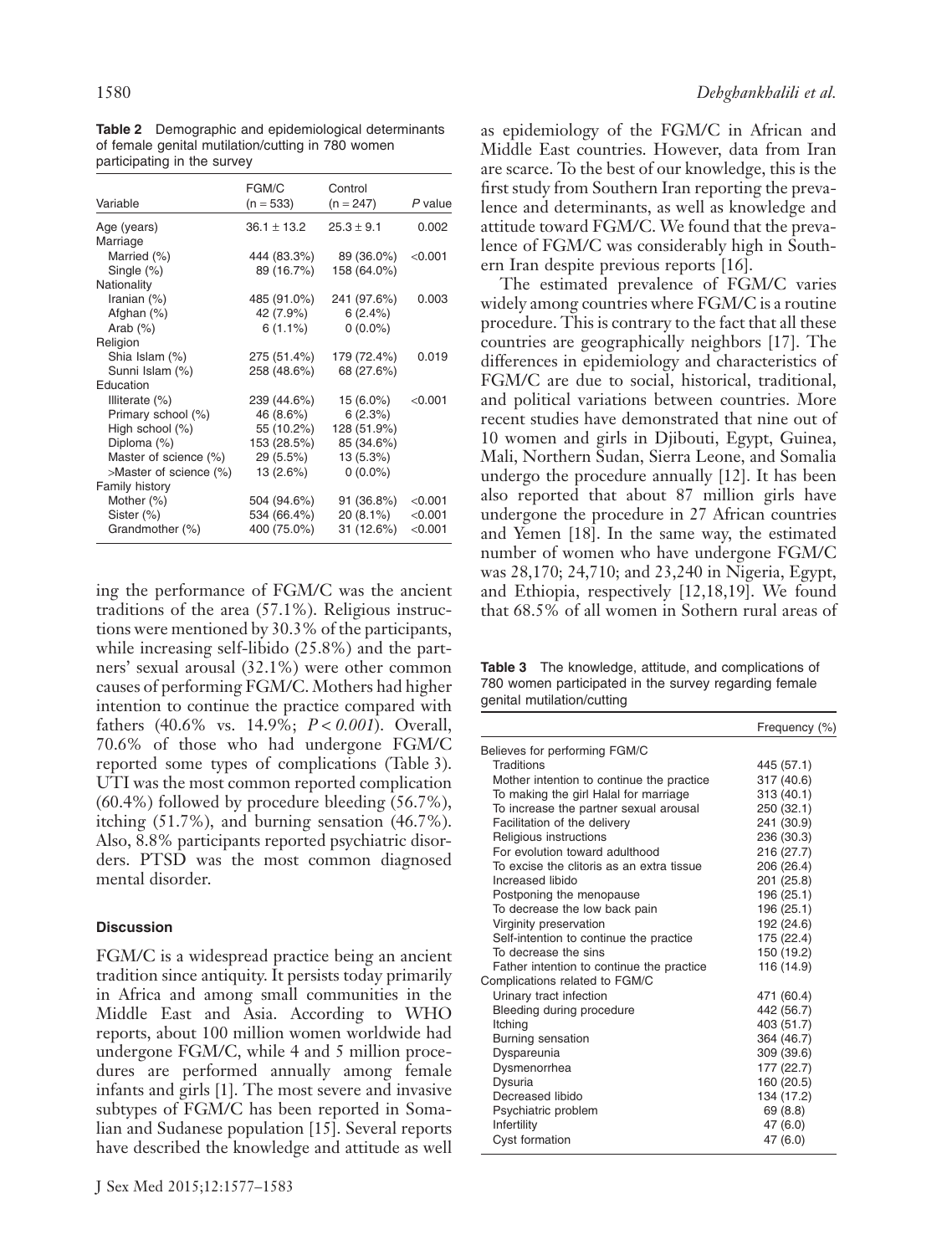Iran have undergone some types of FGM/C. Our results are comparable with previous reports from Southern [13] and Northern [14] Iran which showed a prevalence of 70% and 55.7%. This shows that the prevalence of FMG/C is approximately high among rural areas of Iran. The mean age of the participants in the current study was  $5.6 \pm 3.6$  years, which was lower when compared with previous reports from Iran  $(9.2 \pm 14.2 \text{ years})$ [14]. We conclude that the practice is being performed among lower age groups in Southern Iran. The 15- to 19-year age group is considered to be the most common age for FGM/C in most African countries [17,19]. We also found that the prevalence increased by age. Interestingly, we found that some of the girls received FGM after 18 or 21 years of age. The age at which FGM is performed varies between countries and even from area to area within the same country; sometimes, it is performed soon after birth and sometimes before marriage [5,6]. We found that the procedure is mostly performed by local circumcisers (47.4%) and grandmothers (39.2%). This is consistent with other studies. Pashaei [14] indicated that the majority of mutilations were performed by traditional midwives and old women (96.4%) who did not use anesthesia (100%). Tag-Eldin et al. [20] also showed that FGM/C among Egyptian women are mostly performed by local circumcisers who do not use local anesthesia. The data of the present study demonstrate that lower educational level is significantly associated with increased prevalence of FGM/C, which is consistent with previous reports from Iran and African countries [14,17,21–23]. The interesting finding of this study was that the FGM/C in southern rural areas of Iran was associated with Sunni Islam as religion. In other words, those with Sunni Islam are more willing to perform the procedure and continue it. Previous reports have shown that FGM/C is associated with Islam as religion [2,16]. Taking all the studies together, it could be concluded that being older, having less education, and being currently or formerly married as opposed to never married is associated with increased odds of having been circumcised. In addition, beingMuslim also increases the odds for being circumcised. We have also shown that Sunni Islam is associated with higher prevalence FGM/C when compared with Shia Islam. This could be explained due to higher prevalence of Sunni Muslims in the area. The other explanation is that the Sunni Muslims are more conservative and traditional compared with Shia Muslims in these areas of Iran. It has been also shown that being older, having less

education, and being Muslim are associated with higher odds of having had a daughter circumcised [17]. We also demonstrated that positive family history of FGM/C in grandmother, mother, and sister is significantly associated with higher prevalence of FGM/C. Consistent with previous reports, we found that type I FGM/C was the most common performed procedure in the region [1,13,14,17,20,24]. However, clitoral nicking was even more common. This shows that the practice is performed minimized in this region which is limited to nicking and scratching the clitoris.

FGM/C has been associated with several health consequences including long-term and short-term complications [8,25,26]. As many women undergo FGM in infancy, they may not experience any immediate adverse effects. Accordingly, Obermeyer [26] believes that FGM is associated with few number of complications and health consequences and that the hypothesized complications attributed to the FGM/C are not supported by evidence. According to the WHO [11], the immediate complications include infection, urine retention, severe pain, shock, hemorrhage, and death. Long-term consequences of types I and II include abscess, scar neuroma, and the formation of keloid and dermoid cysts. Long-term complications of the type III procedure include those mentioned for types I and II as well as dysmenorrhea, urinary incontinence, and vaginal stenosis. The HIV, hepatitis B, and other blood borne diseases may be transmitted through all forms of FGM [1,11]. As most of our patients were type I, the complications were minimal and limited. Chronic urinary and reproductive tract infections and PID are also linked with FGM. These problems are of particular importance because they are among the leading causes of infertility [8,25]. We also found that UTI and bleeding were the most common reported complications, while cyst formation and infertility were the least common complications. Pashaei [14] demonstrated that circumcised respondents suffered pain (48.2%) and bleeding (1.5%) after FGM. Several studies have showed that women undergoing FGM/C have decreased libido and higher frequency of sexual dysfunction [7,22]. This is considered among the most important mental complications of the procedure [9]. In this study, dyspareunia and decreased libido were reported by 39.6% and 17.2% of participants, respectively. It has also been shown that clitoral reconstruction is associated with improved libido and sexual function [27]. The important point that should be kept in mind is that although there is a global concern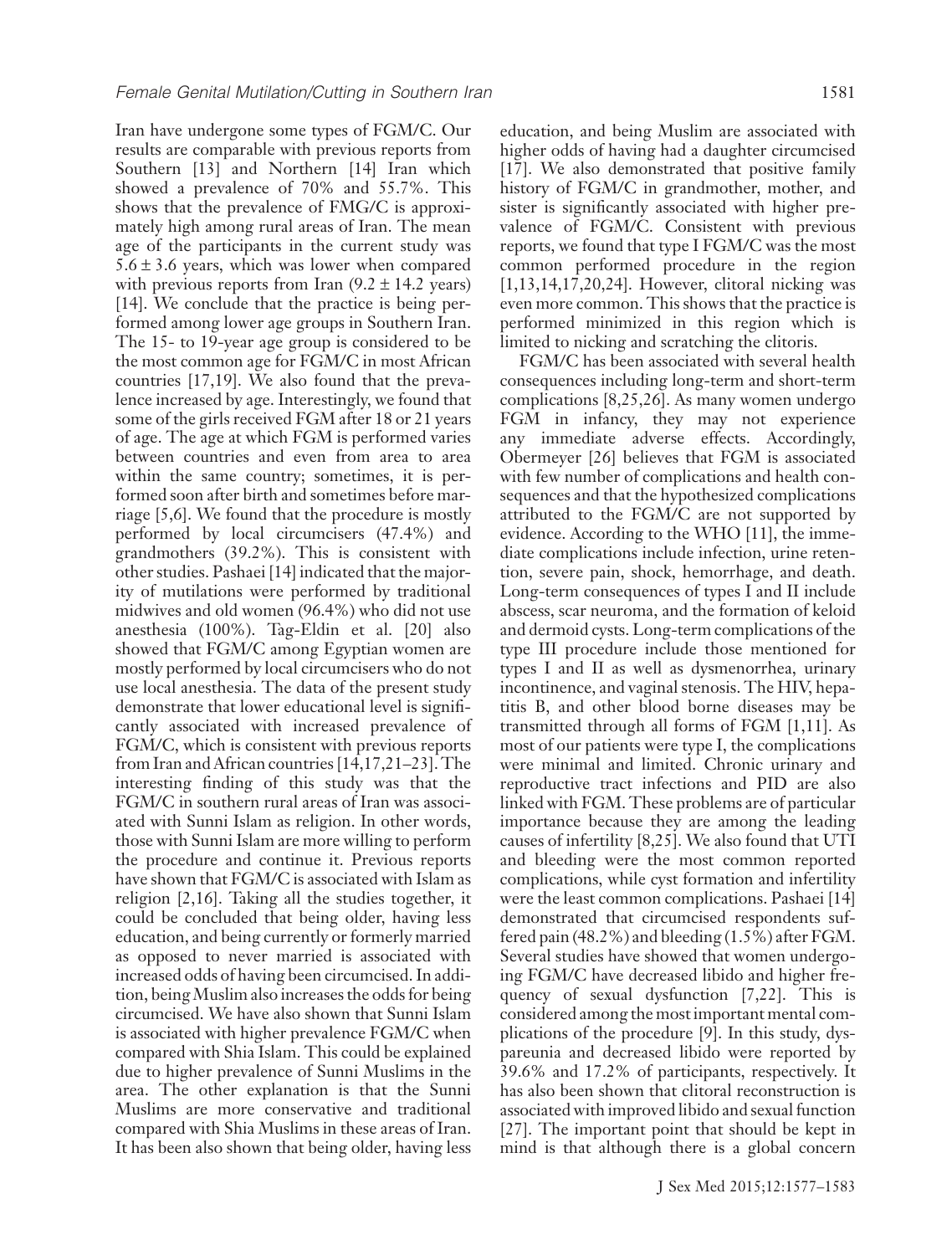regarding HIV transmission via FGM, the direct causal link is still to be identified via large epidemiological studies [28].

We found that the most common reason for performing FGM/C was tradition (57.1%), cleanliness or making the girl Halal (40.1%), and partner's sexual arousal (32.1%). Religion was mentioned by 30.3% of the participants, while increasing self-sexual pleasure was reported by 25.8% of the participants. Pashaei et al. demonstrated that the reasons for FGM/C were tradition and customs (66.7%), cleanliness (17.2%), religion (2.8%), health (2.6%), and control of the sexual desire (1%). It is clear that tradition, religion, and social pressure were the main motives for performing FGM/C. In a study by Tag-Eldin et al. [20], the reasons for FGM were mainly religious (33.9%), cleanliness of the girls (8.9%), and social and cultural traditions (17.9% and 15.9%). Mohammed et al. [23] also reported that among Egyptian women, tradition, cleanliness, and virginity were the most common motives for FGM/C continuation (100%), followed by men's desire, esthetic factors, marriage, and religion factors (45.2–100%). Our finding is consistent with a previous survey in Iran which showed that FGM/C is a social practice rather than a religious obligation [14]. Generally, there is no reason for FGM/C in Islam. It clear that Islam forbids damaging the human body, and there is no scriptural evidence in the religion to support of FGM/C [19]. The interesting finding was that 40.6% of the mothers mentioned that they would continue the practice for other children. This shows that lack of knowledge contributes to continuation of the practice in the region. More than 80% of the participants also mentioned that their mothers and grandmothers were the main decision makers for this practice. Regarding the role of the mothers and grandmothers in FGM/C, the results are similar to those reported by Tag-Eldin et al. [20] and Herieka and Dhar [29]. Therefore, according to our findings, interventional programs should put emphasis on women's education on FGM/C hazards.

There were some limitations in our study. The current study was cross-sectional which included the women in the area in order to determine the characteristics of FGM/C in the area. We used a self-reported questionnaire for determining the knowledge and attitude of the participants toward FGM/C. We performed pelvic examination to determine the type of the procedure. This methodology only enables us to report the prevalence of sexual dysfunction among the participants

according to their own opinion. Thus, we cannot comment on the association between sexual dysfunction and FGM/C. The other shortcoming of our study is that we did not include the spouses or the fathers of the participants of the study. The role of male partners in continuing the practice is an important issue which is not addressed in the current study. However, this is the first large study on FGM/C in Southern Iran which provides valuable information on characteristics and knowledge toward FGM/C in Iran. Further population interventional studies based on education and media are required to decrease the incidence of FGM/C in the area.

In conclusion, FGM/C is a common practice in rural areas of Southern Iran and is associated with increased age, illiteracy, Sunni Islam religion, Afghan nationality, and positive family history. Lack of knowledge toward FGM/C is the cause of this high prevalence. Increasing the target population knowledge regarding FGM/C via public media and schools would be necessary to cease the continuation of the practice in the region.

#### **Acknowledgments**

The authors would like to acknowledge all the participants and their families who patiently took part in the study.

**Corresponding Author:** Mohammad Esmaeil Shahrzad, MD, Student Research Committee Office, Shahid Mohammadi Hospital, Bandar Abbas 1395933766, Iran. Tel: +98-9207410176; Fax: +98- 7613335009; E-mail: [mohammad.shahrzad@hums.ac.ir](mailto:mohammad.shahrzad@hums.ac.ir)

*Conflict of Interest:* There is no conflict of interest to be declared regarding the manuscript.

## **Statement of Authorship**

## *Category 1*

- **(a) Conception and Design** Maryam Dehghankhalili; Mohammad Esmaeil Shahrzad
- **(b) Acquisition of Data** Soghra Fallahi; Forugh Mahmudi; Mohsen Taghavi; Marjan Fereydooni Asl
- **(c) Analysis and Interpretation of Data** Fariborz Ghaffarpasand

## *Category 2*

**(a) Drafting the Manuscript**

Maryam Dehghankhalili; Fariborz Ghaffarpasand; Mohammad Esmaeil Shahrzad